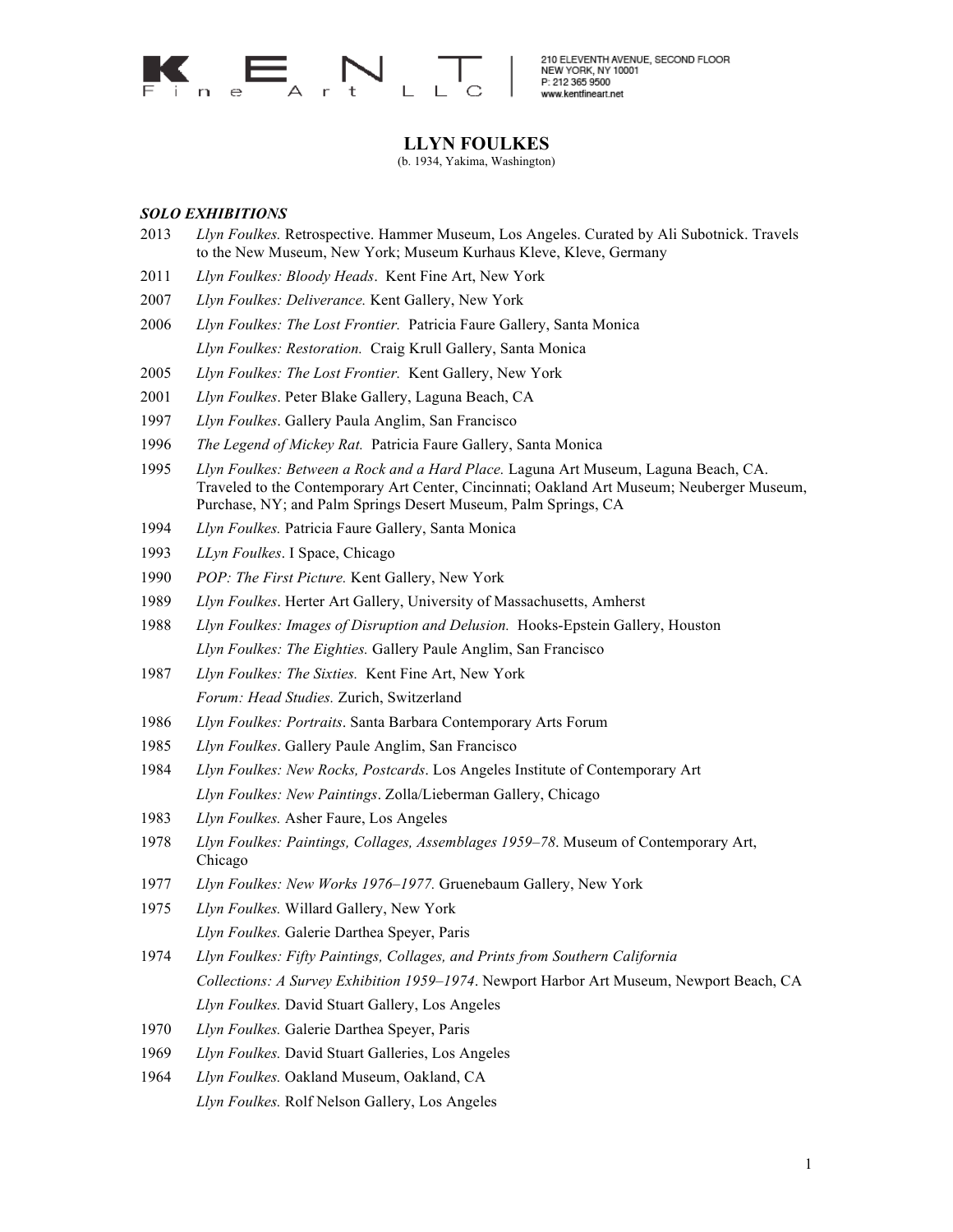

- 1963 *Llyn Foulkes.* Rolf Nelson Gallery, Los Angeles
- 1962 *Llyn Foulkes: Paintings and Constructions.* Pasadena Art Museum, Pasadena, CA
- 1961 *An Introduction to the Paintings of Llyn Foulkes*. Ferus Gallery, Los Angeles

## *SELECTED GROUP EXHIBITONS*

CA

- 2014 *Revisiting Histories*, Kent Fine Art, New York
- 2013-14 *California Landscape: Into Abstraction*. Orange County Museum of Art, Newport Beach, CA. Curated by Dan Cameron
- 2013 *À triple tour: Collection Pinault*. Conciergerie, Centre des Monuments Nationaux, Paris *Prima Materia*, Punta dell Dogana, François Pinault Foundation, Venice. Curated by Caroline Bourgeois and Michael Govan

*Hypnotherapy*. Kent Fine Art, New York

2012 *Documenta 13*. Kassel, Germany. Curated by Carolyn Christov-Bakargiev

*Pasadena to Santa Barbra: A Selected History of Art in Southern California 1951–1969*. Santa Barbara Museum of Art, Santa Barbara, CA

*L.A. Raw: Abject Expressionism in Los Angeles 1945–1980, from Rico Lebrun to Paul McCarthy*. Pasadena Museum of California Art, Pasadena

- 2011 *Illuminations.* Venice Biennale *The Perfect Man*. White Columns, New York. Curated by Rita Ackerman *Pacific Standard Time: Crosscurrents in LA Paintings and Sculpture.* J. Paul Getty Museum, Los Angeles *Under the Big Black Sun: California Art 1974-1981.* Geffen Contemporary at the Museum of Contemporary Art, Los Angeles *Civic Virtue.* Los Angeles Municipal Art Gallery and Watts Tower Art Center, Los Angeles
- 2010 *The Artist's Museum,* Museum of Contemporary Art, Los Angeles *Collecting Biennials. 1931–2008*. Whitney Museum of American Art, New York *Collection: MOCA's First Thirty Years*. Museum of Contemporary Art, Los Angeles *Ferus Gallery Greatest Hits Volume I.* Franklin Parrasch and Nyehaus at the original Ferus Gallery space, Los Angeles *Ferus Gallery Greatest Hits Volume II.* Franklin Parrasch and Nyehaus at the Armory, New York 2009 *Nine Lives: Visionary Artists from L.A*. Hammer Museum, Los Angeles. Curated by Ali Subotnick
- 2008 *In the Land of Retinal Delights: The Juxtapoz Factor*. Laguna Art Museum, Laguna Beach, CA *Time & Place: Los Angeles 1958-1968.* Moderna Museet, Stockholm. Curated by Alison Gingeras *Invitational Exhibition.* American Academy of Arts and Letters, New York *Old, Weird America.* Contemporary Art Museum, Houston. Curated by Toby Kamps *The Unruly and The Humorous*. Angles Gallery, Santa Monica, *The Dark Side of the Mouse*. Center for Contemporary Art, Sacramento
- 2007 *Southern California Art of the 1960s and 70s from LACMA's Collection*. Los Angeles County Museum of Art *Art Since the 1960's: California Experiments.* Orange County Museum of Art, Newport Beach,
- 2006 *Semina Culture: Wallace Berman and His Circle*. Santa Monica Museum of Art. Traveled to the Berkeley Art Museum and the Grey Art Gallery, New York. Curated by Michael Duncan and Kristine McKenna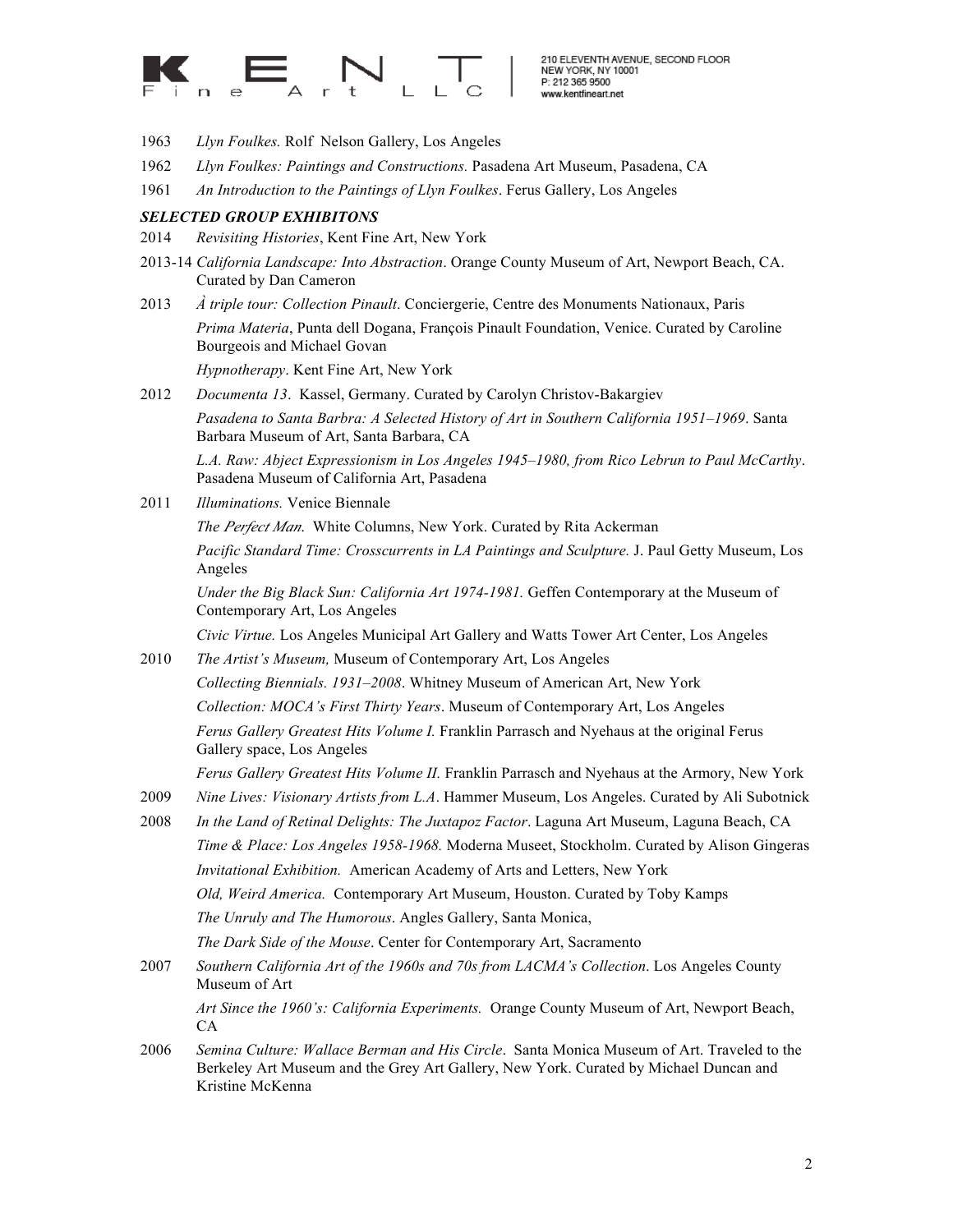

*Los Angeles 1955–1985: Birth of an Art Capital*. Musée National d`Art Moderne, Centre Pompidou, Paris

*Five Stories High.* Track 16 Gallery, Bergamont Station, Santa Monica

*La Dolce Vita: Selection from the Ruth and Murray Gribin Collection.* Museum of Contemporary Art San Diego, La Jolla, CA

*One Hundred and Eighty-First Annual: An Invitational Exhibition of Contemporary American Art.*  National Academy, New York

- 2005 *Visual Politics: The Art of Engagement.* San Jose Museum of Art. Traveled to Katzen Arts Center, American University, Washington, DC *Collection Memories, California Modern.* Orange County Museum of Art, Newport Beach, CA *Choice Small Pieces: Collage and Assemblage.* Chouinard School of Art, South Pasadena, CA
- 2004 *POP from San Francisco Collections.* San Francisco Museum of Modern Art *Humor in Art.* Laguna Museum of Art, Laguna Beach, CA *Tear Down This Wall.* Museum of Contemporary Art, Los Angeles *Lost But Found.* Norton Simon Museum, Pasadena, CA
- 2002 *Humor As Art.* Palm Springs Desert Museum, Palm Springs, CA *Painting and Sculpture from the Collection.* Museum of Modern Art, New York *L.A. Post-Cool*. San Jose Museum of Art. Traveled to the Otis College of Art, Los Angeles. Curated by Michael Duncan
- 2001 *Pop Culture.* Norton Simon Museum, Pasadena, CA *Open Ends.* Museum of Modern Art, New York *One Minute of Your Time: Southern Californian Art from the Collection, 1835 to 2001.* Laguna Museum of Art, Laguna Beach, CA
- 2000 *Representing L.A.: Pictorial Currents in Southern California Art.* Frye Art Museum, Seattle. Traveled to the Art Museum of South Texas, Corpus Christi *Extreme Ill-Mannered Art.* Orange County Center for Contemporary Art, Santa Ana, CA *Made in California: Art, Image and Identity (1900-2000)*. Los Angeles County Museum of Art
- 1998 *Goldrush to Pop: California Art in Context.* Orange County Museum of Art, Newport Beach, CA. Curated by Mat Gleason
- 1997 *The Elusive Paradise*. Geffen Contemporary, Los Angeles *Sunshine and Noir: Art in L.A. (1960-1997).* Louisiana Museum of Modern Art, Humlebaek, Denmark. Traveled to the Kunstmuseum Wolfsburg, Germany; Castello di Rivoli, Italy; and Armand Hammer Museum of Art, Los Angeles *20/20: CAF Looks Forward and Back.* Santa Barbara Contemporary Arts Forum, Santa Barbara
- 1996 *A Man's World.* Museum of Contemporary Art, Los Angeles
- 1995 *Permanent Collection: Object and Image*. Newport Harbor Art Museum, Newport Beach, CA
- 1994 *Human Environment and Future*. Sonte Museum of Contemporary Art, Korea *Of the Human Condition: Hope and Despair at the End of the Century*. Spiral/Wacoal Art Center, Tokyo
- 1992 *Proof: Los Angeles Art and the Photograph 1960-1980*. Laguna Art Museum, Laguna Beach, CA *Transforming the Western Image in 20th-Century American Art*. Palm Springs Desert Museum, Palm Springs, CA

*Helter Skelter*. Museum of Contemporary Art, Los Angeles. Curated by Paul Schimmel

1991 *De-Persona*. Oakland Museum, Oakland, CA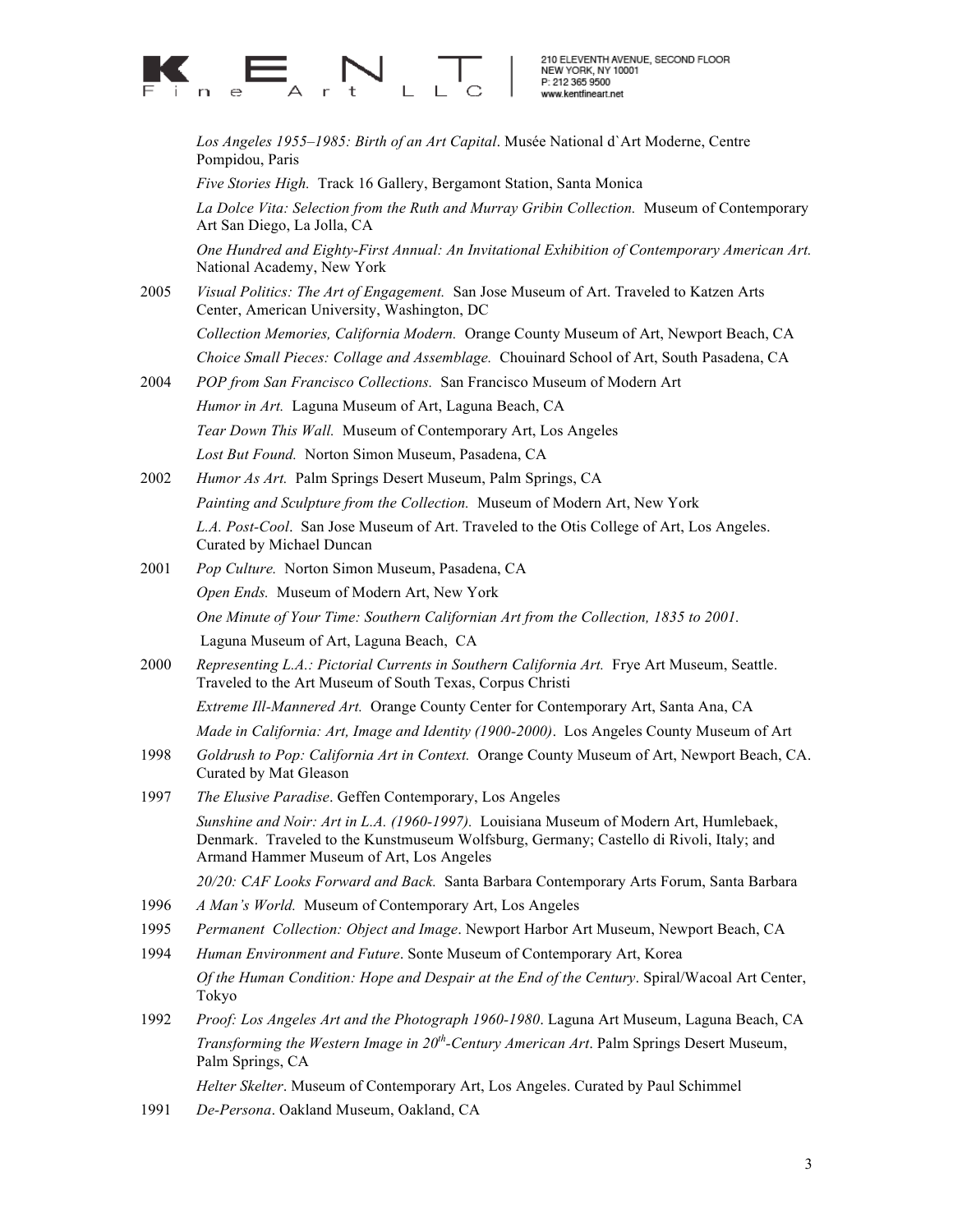

*Individual Realities*. Sezon Museum of Art, Tokyo

- 1990 *Real Allusions*. Whitney Museum of American Art, New York
- 1989 *Forty Years of California Assemblage*. Frederick S. Wight Art Gallery, University of California, Los Angeles

*L.A Pop in the Sixties*. Newport Harbor Art Museum, Newport Beach, CA

1987 *Made in U.S.A.: An Americanization in Modern Art, the 50s & 60s*. University Art Museum, University of California, Berkeley

*L.A Hot and Cool.* MIT List Visual Arts Center and Bank of Boston Art Gallery, Boston

- 1986 *NO! Contemporary American Dada*. Henry Art Gallery, University of Washington, Seattle *Southern California Assemblage: Past and Present*. Santa Barbara Contemporary Arts Forum, Santa Barbara, CA. Traveled to the Art Museum of Santa Cruz. Curated by Elena Siff
- 1985 *Sunshine and Shadows: Recent Painting in Southern California*. Fisher Gallery, University of Southern California, Los Angeles

*Directions in Contemporary Landscape*. Palo Alto Cultural Center, Palo Alto, CA

*Selections from the Diana Zlotnick Collection*. Fisher Gallery, University of Southern California, Los Angeles

*Black and White Drawings from the David Nellis Collection*. Fine Arts Gallery, California State University, Los Angeles

- 1984 *Los Angeles and the Palm Tree*. ARCO Center for the Visual Arts, Los Angeles
- 1983 *Paintings of the 70s*. Los Angeles County Museum of Art *Then and Now: Two Decades of New Talent Purchase Awards*. Los Angeles County Museum of Art
- 1982 *Narrative Painting and Urban Vernacular*. Henry Art Gallery, University of Washington, Seattle *The West as Art*. Palm Springs Desert Museum, Palm Springs, CA *Michael Blankfort Collection*. Los Angeles County Museum of Art
- 1981 *California Landscape*. Santa Barbara Museum of Art, Santa Barbara, CA *The Decade, Los Angeles: Painting in the 70s*. Art Center College of Design, Los Angeles *Southern California Artists: 1940–1981*. Laguna Beach Museum of Art, Laguna Beach, CA
- 1980 *Ateliers aujourd`hui: Oeuvres comtemporaines des collections nationales: Accrochage IV*. Musée National d`Art Moderne, Centre Pompidou, Paris
- 1979 *Our Own Art*. Newport Harbor Art Museum, Newport Beach, CA *Sound*. Los Angeles Institute of Contemporary Art
- 1978 *Art of the Decade*. Museum of Contemporary Art, Chicago
- 1977 *Thirty Years of American Art: 1945–1975*. Whitney Museum of American Art, New York *Painting and Sculpture in Southern California*. National Collection of Fine Arts, Washington, DC *New in Seventies.* Archer M. Huntington Galleries, University of Texas, Austin *Invitational American Drawing Exhibition*. Fine Arts Gallery, San Diego
- 1976 *The Last Time I Saw Ferus: 1957–1966*. Newport Harbor Art Museum, Newport Beach, CA *A Tribute to Martin Luther King, Jr*. Los Angeles Municipal Art Gallery *Imagination*. Los Angeles Institute of Contemporary Art *Painting and Sculpture in Southern California*. San Francisco Museum of Modern Art
- 1975 *Current Concerns #1*. Los Angeles Institute of Contemporary Art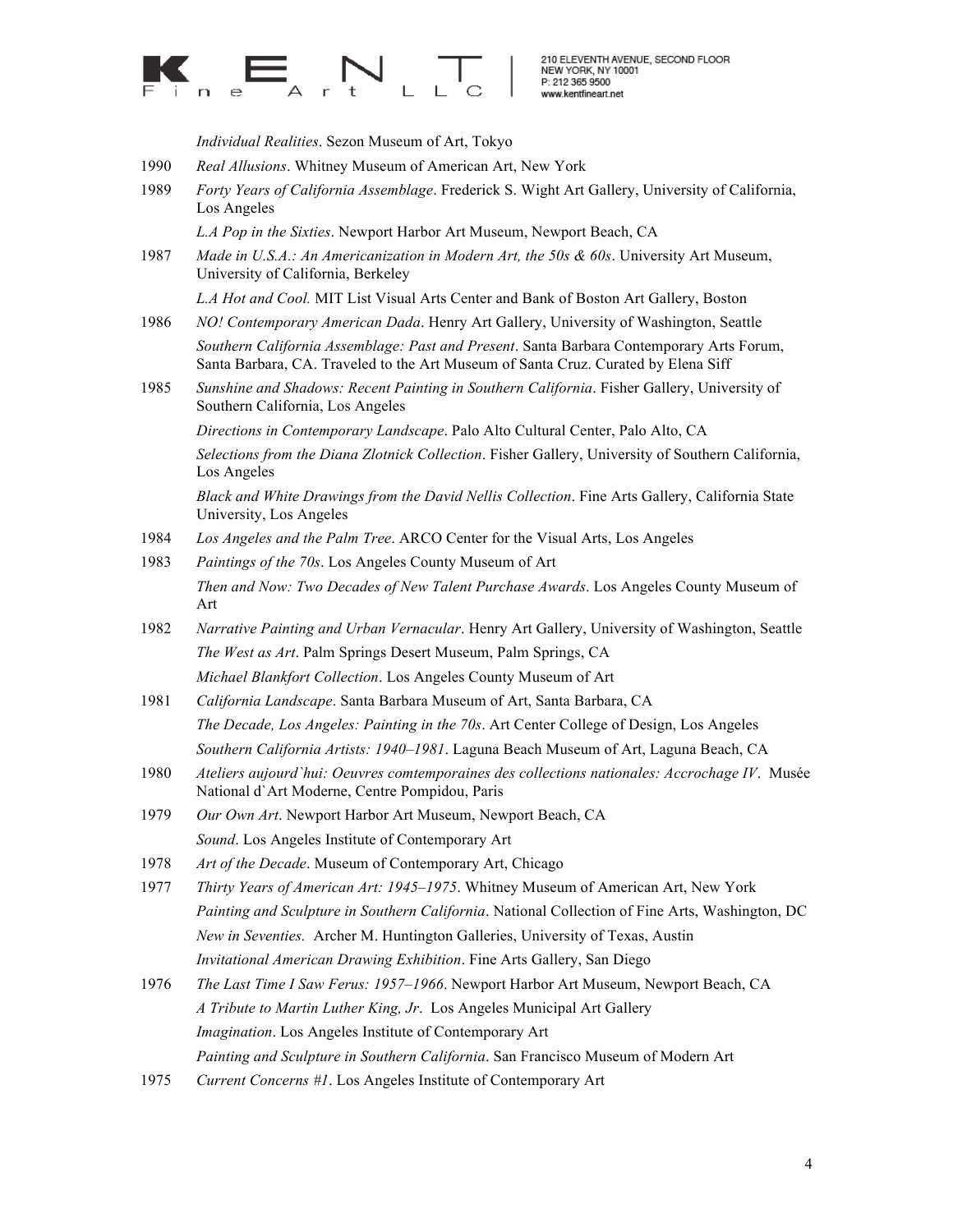

*Young Artist from the Charles Cowles Collection*. Aldrich Museum of Contemporary Art, Ridgefield, CT *Collage and Assemblage in Southern California*. Los Angeles Institute of Contemporary Art *Four Los Angeles Artists*. Visual Arts Museum, New York. Traveled to the Corcoran Gallery of Art, Washington, DC; and Wadsworth Atheneum, Hartford, CT 1974 *Seventy-First American Exhibition*. Art Institute of Chicago, Chicago *Thirty-Five American Artists*. Whitney Museum of American Art, New York *The Audacious Years 1961–1971*. Newport Harbor Art Museum, Newport Beach, CA 1973 *Ten Years of Art Council Awards*. Los Angeles County Museum of Art *Separate Realities*. Municipal Art Gallery, Los Angeles *The Monte Factor Family Collection*. Pasadena Museum of Art, Pasadena, CA 1972 *Topography in Nature*. Institute of Contemporary Art, Philadelphia *Contemporary Collections*. California State College, San Bernardino, CA 1971 *New Acquisitions*. Pasadena Museum of Art, Pasadena *American Painting 1970*. Virginia Museum of Fine Art, Richmond) 1969 *The Whitney Museum Annual of American Painting*. Whitney Museum of American Art, New York, NY *The Diana Zlotnick Collection*. California State College, Long Beach, CA 1968 *Los Angeles Now*. Seattle Art Museum *The São Paulo 9 Exhibition.* Rose Art Museum, Brandeis University, Waltham, MA *L`art Vivant*. Fondation Maeght, Saint Paul de Vence, France 1967 *The Whitney Museum Annual of American Painting*. Whitney Museum of American Art, New York *The U.S.A. at the Paris Biennale*. Pasadena Museum of Art, Pasadena, CA *Fifth Paris Biennale*. Musée d'Art Moderne de la Ville de Paris *Ninth São Paulo Bienal*. Museum of Modern Art, São Paulo *Five Younger Los Angeles Artists*. Los Angeles County Museum of Art *Sterling Holloway Collection*. University of California, Los Angeles *One Hundred American Drawings*. University of Michigan, Ann Arbor *Contemporary American Painting and Sculpture*. University of Illinois, Urbana *California Painting and Sculpture*. La Jolla Museum of Contemporary Art, La Jolla, CA 1966 *The Photographic Image*. Solomon R. Guggenheim Museum, New York 1964 *New Realist Exhibition*. Museum des 20. Jahrunderts, Vienna 1963 *San Francisco Museum Annual*. San Francisco Museum of Art *Director's Choice*. Pasadena Art Museum, Pasadena

- 1962 *Objectmakers*. Pomona College, Claremont, CA
- 1960 *Los Angeles County Museum Annual*. Los Angeles County Museum of Art

## *SELECTED BOOKS AND CATALOGUES*

- Crawford, Holly. *Attached to the Mouse: Disney and Contemporary Art*. Lanham, MD: University Press of America, 2006, pp. 184–86
- Bourgeois, Caroline, Marie Darrielusseco, Thierry Grillet, and Francois Pinault. *À Triple Tour: Collection Pinault*. Paris: Éditions du Patrimoine, Centre des Monuments Nationaux, 2013, pp. 98–107, ill.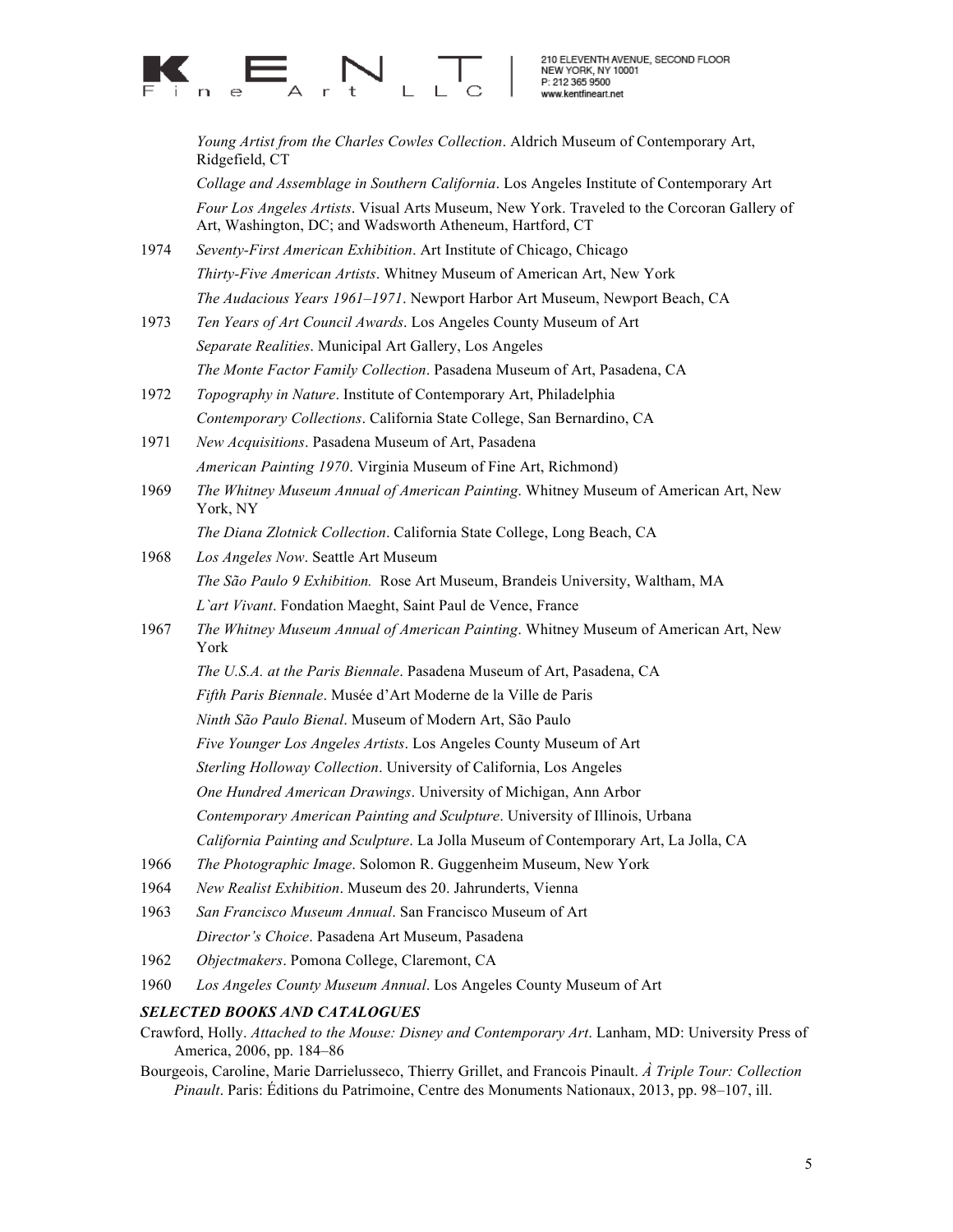

- Desmarais, Charles. *Proof: Los Angeles Art and the Photograph 1960–1980.* Los Angeles: Fellows of Contemporary Art and Laguna Beach: Laguna Art Museum, 1992, pp. 40*–*43, ill.
- Duncan, Michael. *Semina Culture: Wallace Berman and His Circle.* New York: DAP and Santa Monica: Santa Monica Museum of Art, 2005, pp. 142–145, 129, 332, 339, 345, 349, 350, 354, 356.
- Duncan, Michael. *L.A. Raw: Abject Expressionism in Los Angeles 1945–1980, from Rico Lebrun to Paul McCarthy*. Pasadena: Pasadena Museum of California Art, and Santa Monica: Foggy Notion Books, 2012, pp. 18, 68*–*71, 82, 126, 137, 190–91, ill.
- Friis-Hansen, Dana. *L.A. Hot and Cool*. Cambridge: List Visual Arts Center, Massachusetts Institute of Technology, 1987.

Govan, Michael and Caroline Bourgeois, etl al. *Prima Materia*. Milan: Electa, 2013.

- Knode, Marilu, et al. *Llyn Foulkes: Between a Rock and a Hard Place*. Los Angeles: Fellows of Contemporary Art and Laguna Beach: Laguna Art Museum, 1995.
- McKenna, Kristine. *The Ferus Gallery: A Place to Begin.* Gottingen, Germany: Steidl, 2009, pp. 42–43, 105, 220, 250–53, 257.
- Newland, Joseph, ed. *NO! Contemporary American Dada.* Seattle: Henry Art Gallery, University of Washington, 1986.
- Plagens, Peter. *Sunshine Museum: Contemporary Art on the West Coast.* New York: Praeger, 1974.
- Schimmel, Paul. *Helter Skelter.* Los Angeles: Los Angeles Museum of Contemporary Art, 1992.
- Selz, Peter. *Art of Engagement: Visual Politics in California and Beyond.* Berkeley: University of California Press and San Jose: San Jose Museum of Art, 2006, pp. 21, 67–68.
- Subotnick. Ali. *Nine Lives: Visionary Artists from L.A.* Los Angeles: Hammer Museum, 2009, cover ill., pp. 14–29.
- \_\_\_\_\_\_\_\_\_. *Llyn Foulkes*. With essays by Jason Weiss and Jim Lewis. Los Angeles: Hammer Museum, and Munich: Delmonico Books/Prestel, 2013.
- Weinberg, Adam. *Real Allusions.* New York: Whitney Museum of American Art, 1990.
- Whiting, Cécile. *Pop L.A.: Art and the City in the 1960s.* Berkeley and London: University of California Press, 2006.

#### *SELECTED ARTICLES AND REVIEWS*

- Alf, Martha. "Llyn Foulkes 'Portraits.'" *Artweek*, 4 May 1974.
- *Art in America,* April 1963, pp. 128–30.
- Bankowsky, Jack. "Best of 2013." *Artforum*, December 2013, p. 215, ill.
- Bann, Stephen. "Llyn Foulkes: Comedy, Irony, Satire, and Deeper Meaning," *Arts*, November 1976, pp. 116–20.
- Barrie, Lita. "A Conversation with Llyn Foulkes." *Artweek*, 4 July 1991.
- Berardini, Andrew, "The Lost Frontier: Llyn Foulkes, " *Mousse*, no. 30, October–November 2011, pp. 102–110, ill.

Brooks, Rosetta. "Soul Searching." *Artforum*, Summer 1990, pp. 130–31, ill.

Budick, Ariella. "Llyn Foulkes, New Museum, New York." *Financial Times*, 29–30 June 2013, p. 16. Published online 28 June 2013, http://www.ft.com/intl/cms/s/2/5827e810-da69-11e2-8062- 00144feab7de.html#axzz2a4kVS1hK.

Buss, Esther. "Mickey Mouse im Schrott: Llyn Foulkes." *Spex*, May–June 2012, pp. 56–59, ill.

Campagnola, Sonia. "Nine Lives: Visionary Artists from L.A." *Flash Art*, May–June 2009, p. 88.

Celant, Germano. "Llyn Foulkes." *Interni*, no. 4, April 2012, pp. 50–55, ill.

- Clotherier, Peter. "Llyn Foulkes at Contemporary Arts Forum." *Art in America*, June 1987, p. 133.
- Coplans, John "Three Los Angeles Artists: Larry Bell, George Herms, Llyn Foulkes." *Artforum*, April 1963, pp. 29–31.
- Costes, Jean-Louis. "Croix de moustache de chat et queue de rat." Illustrated with paintings by Llyn Foulkes. *Irreverent*, no. 8, November 2010.
- Cotter, Holland. "Art Makes Such Weird Bedfellows." *New York Times,* 25 July 2008.
- \_\_\_\_\_\_. "The East Coast of California." *New York Times*, 21 June 2013, p. C25, ill.
- "Critics' Picks," *Time Out New York*, December 1–7, 2011, p. 40.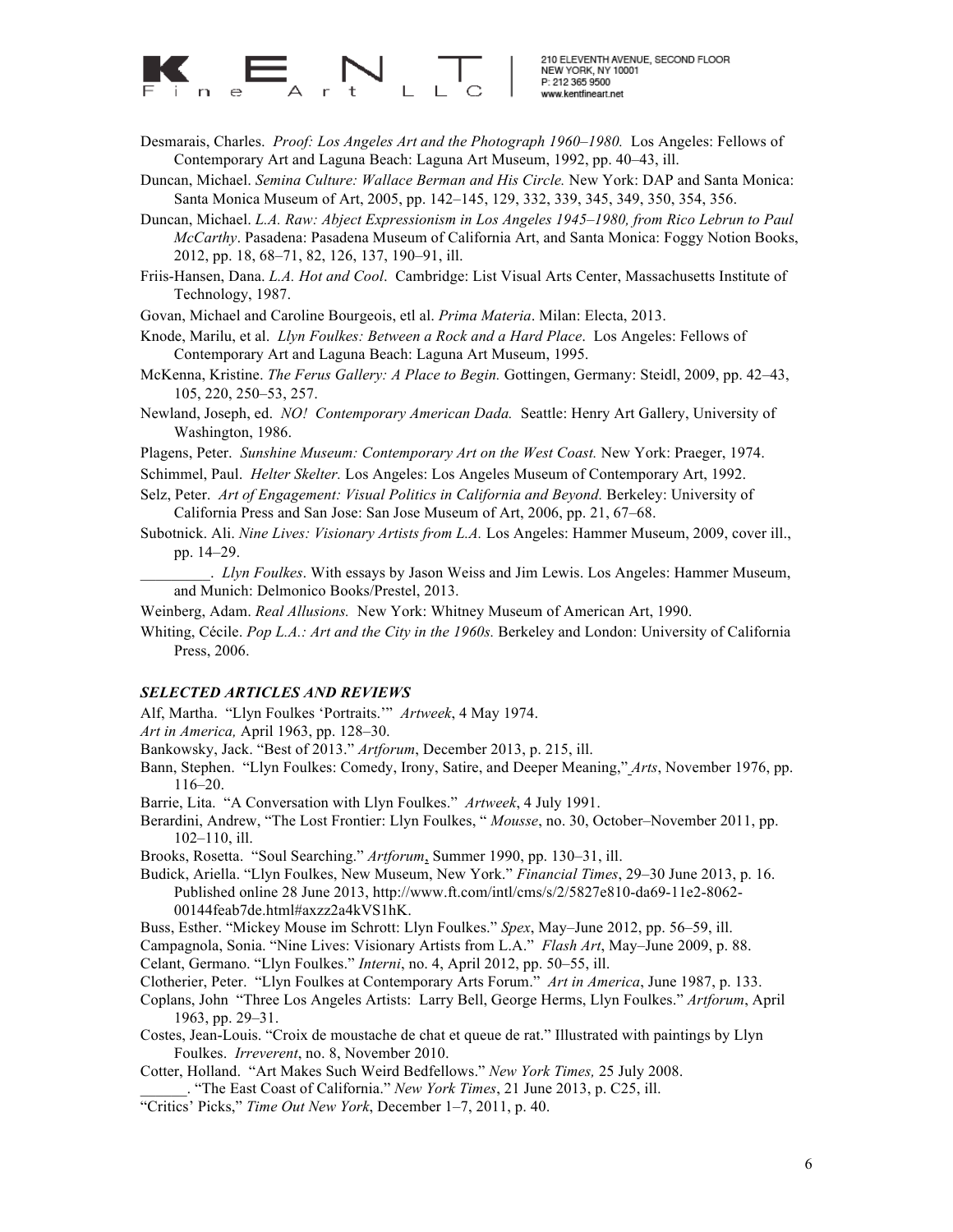

Danieli, Fidel A. "Five Younger Los Angeles Artists." *Artforum*, February 1966, p. 14. Douglas, Sarah. "Pinault's 'Prima' Packs a Punch in Venice." *Gallerist NY*, 29 May 2013, ill, http://galleristny.com/2013/05/pinaults-prima-packs-a-punch-in-venice/. Drohojowska, Hunter. "L.A. Raw." *Artnews*, April 1992, pp. 78–81. \_\_\_\_\_\_. "Art Talk: Llyn Foulkes: Retrospective at the Hammer." *KCRW 89.9*. 21 February 2013. Radio. http://www.kcrw.com/etc/programs/at/at130221llyn\_foulkes\_retrosp. Duncan, Michael. "A Better Mouse Trap." *Art in America*, January 1997, p. 82–87. \_\_\_\_\_\_. "Llyn Foulkes at Kent." *Art in America*, October 2005, p. 184. \_\_\_\_\_\_. "Llyn Foulkes: Hammer Museum." *Art in America*, 5 May 2013, pp. 172–73, ill. Duray, Dan. "One Man Band: Llyn Foulkes is Bringing His Los Angeles Style to New York." *Gallerist NY*, 14 March 2013, http://galleristny.com/2013/03/one-man-band-llyn-foulkes-is-bringing-his-losangeles-style-to-new-york/, ill. Durland, Steve. "Painter Turns One-Man Band: The Performance of the Century." *High Performance*, no. 27 (1984), p. 66. Factor, Donald. "Assemblage." *Artforum*, Summer 1964, pp. 38–41. "Five Younger Los Angeles Artists: Los Angeles County Museum of Art." *Artforum*, February 1966, p. 14. Frank, Peter. "Forty Years of California Assemblage." *Sculpture*, January–February 1990. Foulkes, Llyn. "Llyn Foulkes." Interview by Scott Indrisek. *Modern Painters*, vol. 25, no. 1, January 2013, cover, pp. 17-19, ill. \_\_\_\_\_\_. "Llyn Foulkes." Interview by Marci Kwon. *Whitewall*, Summer 2009. \_\_\_\_\_\_. "Llyn Foulkes: In the Studio." Interview by Ross Simonini. *Art in America,* October 2011, cover ill., pp. 170–77, ill. \_\_\_\_\_\_. "Llyn Foulkes: Once Upon A Time There Was A Mouse…" Interview by Maurizio Cattelan. *Flash Art*, January 2013, cover, ill., pp. 46-9, ill. \_\_\_\_\_\_. "Llyn Foulkes Retrospective at the Hammer Museum: 'It's like intensive therapy without a therapis.'" Interview by Tracey Harnish. *Huffington Post, Huffpost Arts & Culture*, 30 January 2013, http://www.huffingtonpost.com/tracey-harnish/llyn-foulkes-retrospective-hammer\_b\_2566737.html. \_\_\_\_\_\_. "Mariko Finch Talks to Llyn Foulkes." *Tate Etc*., no. 25, May 2012, ill. Also online at http://www.tate.org.uk/context-comment/articles/mariko-finch-talks-llyn-foulkes. \_\_\_\_\_\_. "Pop Art sieht für mich nach Werbung aus." Interview by Philipp Ekardt. *Spex*, May–June 2012, pp. 60–63, ill. Foundas, Scott. "Film Review: 'Llyn Foulkes: One Man Band.'" *Variety*, 12 July 2013, http://variety.com/2013/film/reviews/film-review-llyn-foulkes-one-man-band-1200561200. Gleason, Mat. "Art Angelenos." *Modern Painters*, Spring 2003, p. 73. Greene, R.H. "Video: Artist Llyn Foulkes, once neglected Young Turk, stars in LA Film Festival documentary, 'One Man Band'." *Off-RAMP*. 4 June 2013, http://www.scpr.org/programs/offramp/ 2013/06/04/32096/artist-llyn-foulkes-once-neglected-young-turk-star/?slide=4, ill. Griffin, Nora. "Llyn Foulkes," *Brooklyn Rail,* September 2007. Haden-Guest, Anthony. "Westward, Ha! Paul McCarthy and Llyn Foulkes Bring LA Wacky to NYC." *The Standard*, 20 June 2013, ill, http://www.standardculture.com/posts/7778-Westward-Ha-Paul-McCarthy-and-Llyn-Foulkes-Bring-LA-Wacky-to-NYC-anthony-haden-guest#. Hughes, Robert. "Dada for the Valley Girl." *Time*, 2 April 1992. Iannaccone, Carmine. "Bedroom Pictures." *Art Issues*, January–February 1993, p. 42. John, Eric. "LAFF: Llyn Foulkes, One Man Band." *Press Pass LA*, 15 June 2013, http://www.presspassla.com/index.php/film/item/1244-laff-llyn-foukles-one-man-band. Johnson, Ken. "The Lost Frontier." *New York Times*, 25 February 2005, p. E36. \_\_\_\_\_\_. "For American Heroes, a Poke in the Eye: Llyn Foulkes Retrospective Opens at the New Museum." *New York Times*, 21 June 2013, pp. C25, C29 ill. Kimmelman, Michael. "Helter Skelter Reveals the Evil of Banality." *New York Times*, 22 March 1992. Kirsch, Corinna. "Llyn Foulkes at the New Museum: A Skilled Painter with a Simple Political Message." *ArtFCity*, 21 August 2013, http://artfcity.com/2013/08/21/llyn-foulkes-at-the-new-museum-a-skilledpainter-with-a-simple-political-message. Knight, Christopher. "It's Alive! With Wit, Diversity." *Los Angeles Times,* 25 January 2008, p. E26. \_\_\_\_\_\_. "Retrospective shows Llyn Foulkes' sharp eccentricity." *Los Angeles Times*, 7 February 2013, p. ?. Langsner, Jules. *Art International*, November 1962, p. 49.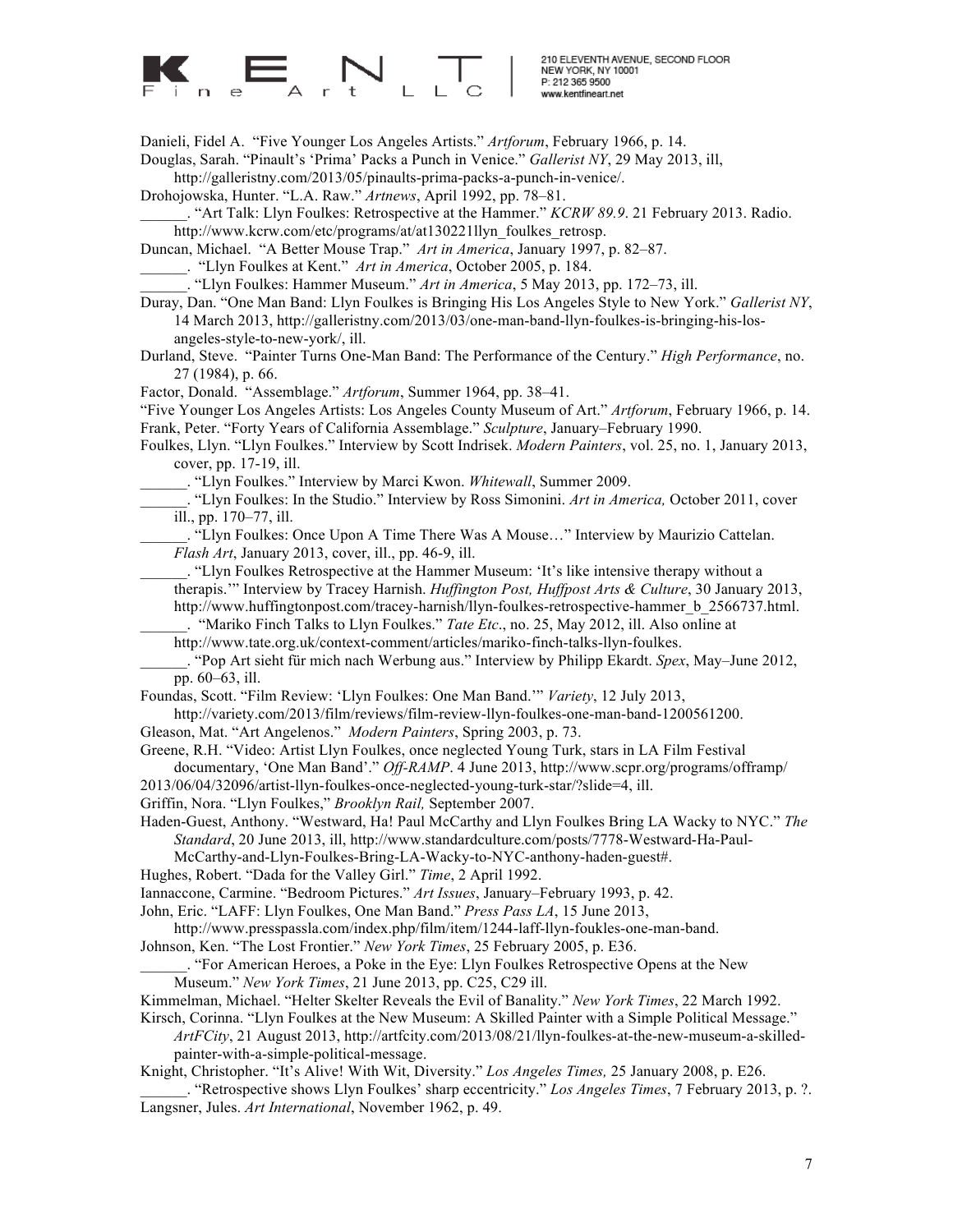

- Larsen, Susan C. "Llyn Foulkes: Santa Barbara Contemporary Arts Forum." *Artforum*, September 1987, pp. 141–42.
- Lee, Na-yun. "Llyn Foulkes in Wonderland." *Public Art* (Seoul), October 2013, pp. 99–105, cover, ill.
- Leider, Philip. "The Cool School." *Artforum*, Summer 1964, pp. 47–52.
- "Life and Art in Eagle Rock." *Los Angeles Times*, 21 September 1969, pp. 44–45.
- Linden, Sheri. "Llyn Foulkes One Man Band: LAFF Review." *The Hollywood Reporter*, 21 June 2013, ill., http://www.hollywoodreporter.com/review/llyn-foulkes-one-man-band-573411.
- Livingston, Jane. "Paris Biennale Artists: Pasadena Art Museum." *Artforum*, March 1968, p. 65.
- "Llyn Foulkes: New Museum, New York." *The Week*, 26 July 2013,
	- http://cdn.app.theweek.com/editions/com.dennis.theweek.issue.issue627/data/16848\_4cab05ac6466b9 bb3f812f68fe44c922/web.html.
- "Llyn Foulkes: The New Museum of Contemporary Art." *Timeout New York*, 6–12 June 2013, pp. 41–42, ill.
- "Llyn Foulkes: Oakland Art Museum." *Artforum*, April 1964, p. 9.
- "Llyn Foulkes: Portraits." *Paris Review*, no. 100, Summer–Fall 1986.
- "Llyn Foulkes: Rolf Nelson Gallery." *Artforum*, December 1964, pp. 14, 17.
- "Llyn Foulkes: Rolf Nelson Gallery." *Artforum*, September 1963, pp. 16–17.
- "Llyn Foulkes." *Arts*, April 1975, pp. 15–16.
- Lopez, John. "Los Angeles Film Festival Starts Today!" *Huffington Post*, 13 June 2013, http://www.huffingtonpost.com/john-lopez/los-angeles-film-festival\_b\_3436231.html.
- MacAdam, Barbara A. "That's All, Foulkes." *Artnews*, summer 2013, p. 29; 16 July 2013,
	- http://www.artnews.com/2013/07/16/thats-all-foulkes-2.
- Marmer, Nancy. "Group Show: Rolf Nelson Gallery." *Artforum*, November 1964, pp. 18–20.
- McClellan, Doug. "Llyn Foulkes, Paintings and Constructions: Pasadena Art Museum." *Artforum*, November 1962, p. 46.
- Meyers, Terry R. "Llyn Foulkes at I Space." *New Art Examiner*, December 1993.
- Micchelli, Thomas. "Crackup: Llyn Foulkes Gives Us the Art We Deserve." *Hyperallergic*, 22 June 2013, ill, http://hyperallergic.com/73852/crackup-llyn-foulkes-gives-us-the-art-we-deserve/.
- Michno, Christopher. "Llyn Foulkes: Road to Documenta." *Artillery*, Vol. 6 Issue 6, Summer 2012, pp.22, 24, 27.
- Miller, Leigh Anne. "The Lookout: Llyn Foulkes at the New Museum, through Sept. 1." *Art in America*, 20 June 2013, ill., http://www.artinamericamagazine.com/news-opinion/finer-things/2013-06-20/thelookout-a-weekly-guide-to-shows-you-wont-want-to-miss-18/.
- Milliard, Coline. "Venice Report: The Facile 'Prima Material' at the Punta Della Dogona." *Blouin Artinfo*, 31 May 2013, ill. http://www.blouinartinfo.com/news/story/909584/venice-report-the-facile-primamaterial-at-the-punta-della.
- Monte, James. "Directions—American Painting: San Francisco Museum of Art." *Artforum*, November 1963, pp. 43–44.
- Moore, Alan. "Llyn Foulkes: Willard Gallery." *Artforum*, May 1975, pp. 79–80.
- Muchnic, Suzanne. "Llyn Foulkes." *Artnews*, March 1995, p. 134.
- Nicholson, Amy. "L.A. Film Festival 2013: Documentaries about the City, from Rappers to the LACMA Rock." *LA Weekly*, 13 June 2013, http://www.laweekly.com/2013-06-13/film-tv/la-film-festdocumentaries.
- "Nine Photographs by Dennis Hopper." *Artforum*, December 1964, pp. 20–25.
- Ollman, Leah. "A Culture Broken, Bereft." *Los Angeles Times,* 17 November 2006, p.21.
- Pagel, David. "Helter Skelter." *Art Issues*, May–June 1992.
- Perrone, Jeff. "Llyn Foulkes: Gruenebaum Gallery." *Artforum*, May 1977, pp. 63–64.
- Plagens, Peter. "Fall Art Preview: Beauty & Beats." *Newsweek*, 18 September 1995, p. 89.
	- \_\_\_\_\_\_. "Present-Day Styles and Ready-Made Criticism." *Artforum*, December 1966, pp. 36–39.
- \_\_\_\_\_\_. "Welcome to Manson High." *Newsweek*, 2 March 1992, pp. 65–66.
- \_\_\_\_\_\_. "Slick Mouse and Products of Struggle in One Museum." *Wall Street Journal*, 19 July 2013, p. A22.
- Pollack, Maika. "Llyn Foulkes at the New Museum." *Gallerist NY*, 23 July 2013,
	- http://galleristny.com/2013/07/llyn-foulkes-at-the-new-museum.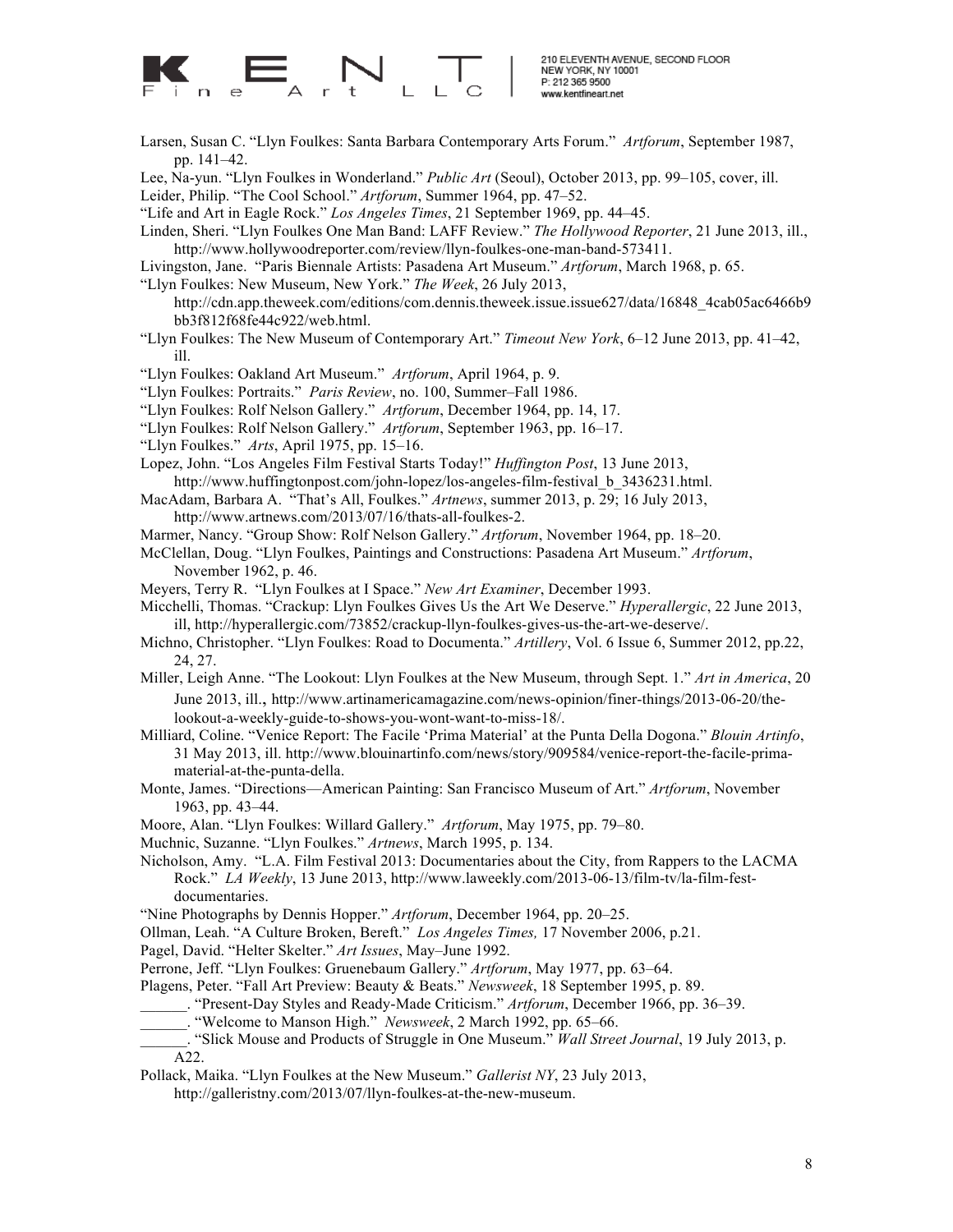

"Prime matter (the challenge of showing opposites)." *Il Giornale dell'Arte (Vedere a Venezia)*. No. 3. June – November 2013, p. 18, ill.

Pruitt Rob. "Rob Pruitt's Art Awards 2013." *Art in America*, December 2013, pp. 105, 114, ill.

Raynor, Vivien. "Real Allusions' Show Crew of Surrealist Riddlers." *New York Times*, 10 June 1990.

Regatao, Gisele. "A Dark Tale on Mickey Mouse: Llyn Foulkes at the New Museum." *WNYC News*, 24 June 2013. http://www.wnyc.org/articles/wnyc-news/2013/jun/24/dark-take-mickey-mouse-llynfoulkes-new-museum/.

Rosenbaum, Lee. "Quick Study: My WNYC Speed-Date with Llyn Foulkes the New Museum." *CurtureGrrl: Lee Rosenbaum's Cultural Commentary*, 24 June 2013.

http://www.artsjournal.com/culturegrrl/2013/06/quick-study-my-wnyc-speed-date-with-llyn-foulkesat-the-new-museum.html,

Rosenberg, Karen. "After the Annuals and Biennials, the Perennials." *New York Times*, 25 February 2010. Rothman, Tibby. "Llyn Foulkes." *Art Ltd*., March–April 2013, pp. 48–52, ill.

Russell, John. "Art with Cancellations, Postal and Other." *New York Times*, 1 March 1975.

Russell, John. "Ghoulish Wit of Llyn Foulkes." *New York Times*, 4 March 1977.

Shaffer, Nancy Lackey. "Celebrating 50 Years of Llyn Foulkes' Unvarnished, Unapologetic Vision."

*Highbrow Magazine*, 31 May 2013, http://highbrowmagazine.com/2483-celebrating-years-artist-llynfoulkes-unvarnished-unapologetic-vision, ill.

Schwartz, Ellen. *Artnews*, May 1977, pp. 135–36.

Seldis, Henry J. "Vanguard Artists' Works at Pasadena." *Los Angeles Times*, 4 December 1967, p. IV–10. Singerman, Howard. "On Pop Noir." *Artforum*, October 2004, p. 125.

Smith, Roberta. "Llyn Foulkes." *New York Times*, 2 December 2011, p. C31, ill.

Spampinato, Francesco. "Punta della Dogan." *L'Uomo Vogue*, May–June 2013 (n. 411), ill.

Stefans, Brian Kim. "Object Man: On Llyn Foulkes at the Hammer." *Los Angeles Review of Books*, 5 May 2013. http://lareviewofbooks.org/article.php?id=1642.

Subotnick, Ali, Jim Lewis, and Jason Weiss. *Llyn Foulkes*. Los Angeles, CA: Hammer Museum; Munich, London, New York: Delmonico Books and Prestel, 2013.

- Tattoli, Federica. "Llyn Foulkes: Behind the Diabolical Innocent Mickey Mouse." *Unflop* (Milan), no. 5, fall–winter 2013–14, pp. 24–31, ill.
- Thon, Ute. "Der ewige Rebell." *Art: Das Kunstmagazin*. June 2012, pp. 48–53, ill.

"Top Ten Shows to See in Paris During FIAC." *Blouin Artinfo*, 24 October 2013,

- http://www.blouinartinfo.com/news/story/976073/top-10-shows-to-see-in-paris-during-fiac.
- Tumlir, Jan. "Previews: Llyn Foulkes." *Artforum*, January 2013, p. 89, ill.

Viveros-Faune, Christian. "Llyn Foulkes' Art Is a Visionary Spectacle." *Village Voice*, 17 July 2013.

Weinraub, Bernard. "Art and the Underside of Los Angeles." *New York Times*, 4 March 1992.

Whiting, Cécile. "California War Babies: Picturing World War Two in the 1960s." *Art Journal*, Fall 2010, pp. 40–61.

Wholden, R.G. "Invitational: Dilexi Gallery." *Artforum*, April 1963, pp. 29–31.

Wilson, William. "Come and See: Rolf Nelson Gallery." *Artforum*, October 1965, p. 13.

Wolf, Clair. "Art West." *Art and Architecture*, November 1964.

Wright, Celine. "L.A. Film Fest: 'Llyn Foulkes: One Man Band' Goes inside the Artist's Studio." *Los Angeles Times*, 21 June 2013, http://www.latimes.com/entertainment/tv/showtracker/la-et-mn-llynfoulkes--20130621,0,29870.story.

### *PUBLIC COLLECTIONS*

Art Institute of Chicago Carnegie Museum of Art, Pittsburg Fondazione Prada, Milan Fonds National d'Art Contemporian, Puteaux, François Pinault Foundation, Paris Hammer Museum, Los Angeles Henry Gallery, University of Washington, Seattle Hirshhorn Museum and Sculpture Garden, Washington, DC Laguna Art Museum, Laguna Beach, CA Las Vegas Art Museum